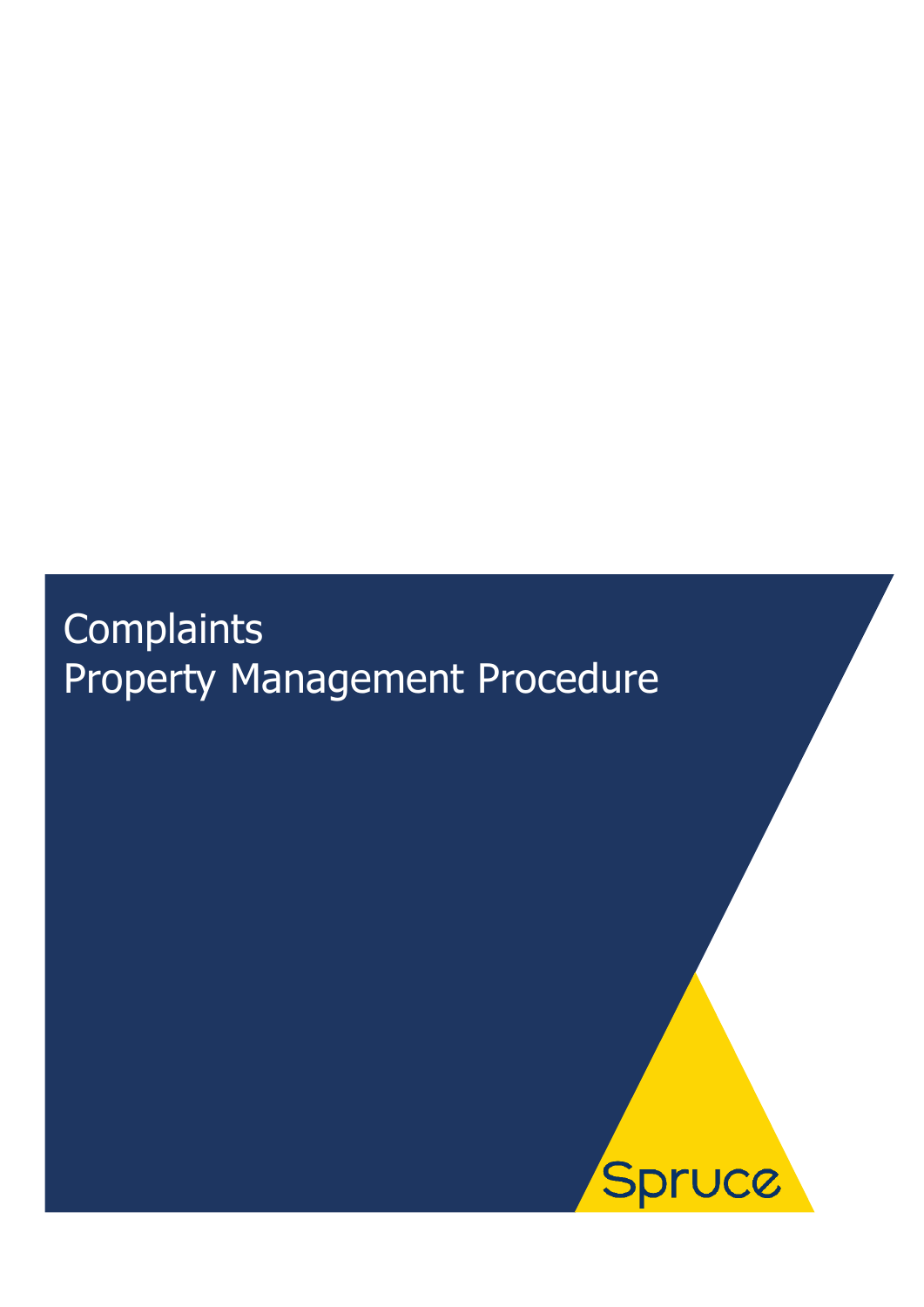### **Table of Contents**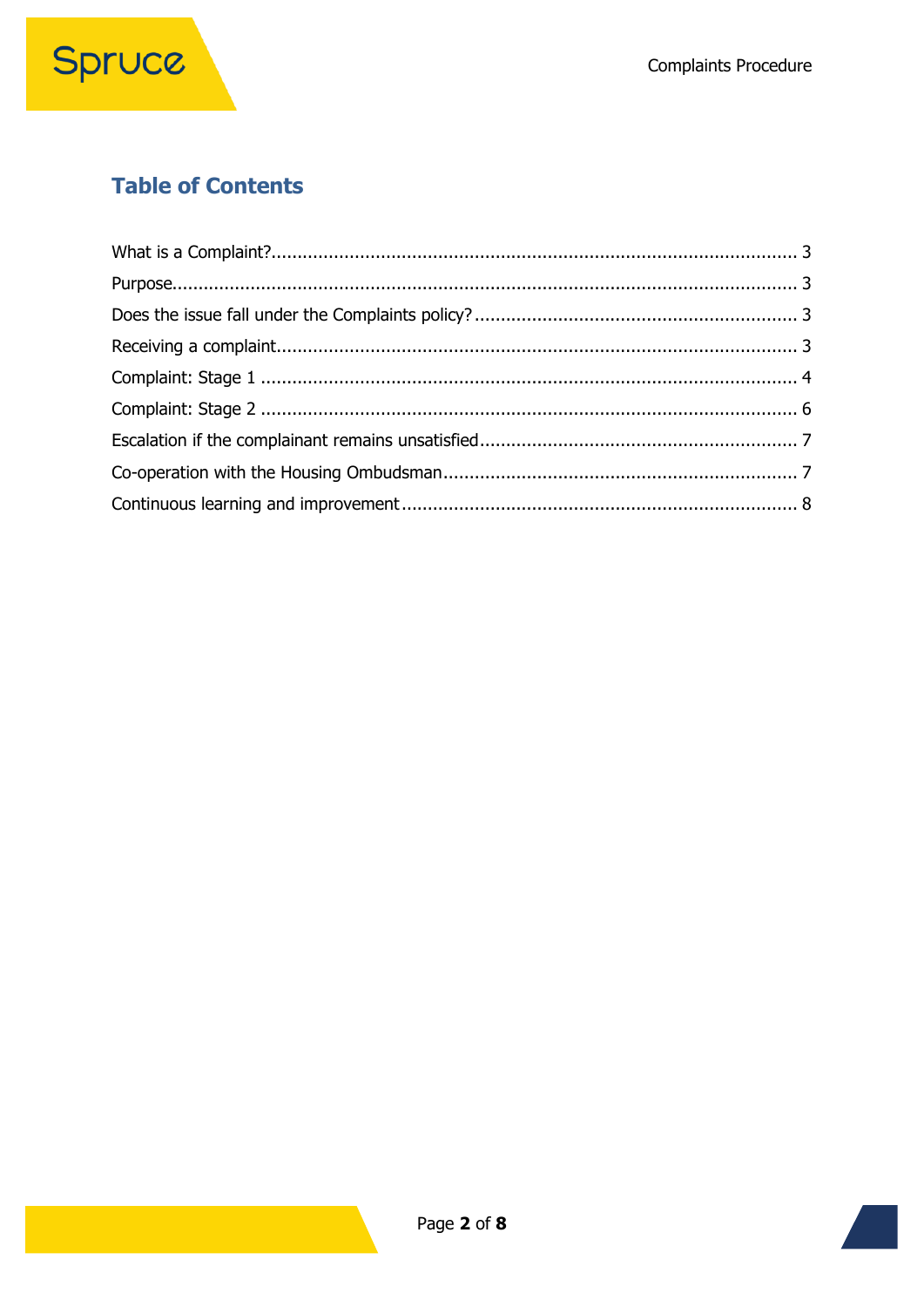

### <span id="page-2-0"></span>**What is a Complaint?**

We define a complaint as being:

"A*n expression of dissatisfaction, however made, about the standard of service, actions or lack of action by the organisation, its own staff, or those acting on its behalf, affecting an individual resident or group of residents".*

#### <span id="page-2-1"></span>**Purpose**

This purpose of this procedure is to ensure that there is a consistent and fair approach to responding to customer complaints which aims to resolve the issue at the earliest opportunity. We will manage complaints from customers in a fair, honest and consistent way. This should be used in conjunction with Spruce Homes Complaints Policy.

### <span id="page-2-2"></span>**Does the issue fall under the Complaints policy?**

Please refer to the policy to determine whether the issue being reported should be dealt with as a complaint or whether this should be dealt with as a general enquiry or under an alternative policy. Please note that if the complaint is dealt with as a service dissatisfaction, this needs to be agreed with the complainant first.

Should there be a reason why we decide that an issue will not be dealt with as a complaint then an explanation should be provided to the complainant setting out the reasons why. If the complainant is not happy with this decision the complaint handler should inform them that they have the right to take the complaint to the Housing Ombudsman, who will determine whether we should deal with this under the Complaints Policy and Procedure.

### <span id="page-2-3"></span>**Receiving a complaint**

We will accept a complaint from any customer who receives or requests our services and a complaint can be made in a number of different ways. These include in person, via email, phone or letter.

When a complaint is received via any of the above formats it must be passed on to the Senior Property Manager (SPM) or Head of Service (HoS) accordingly. The SPM or HoS must decide whether the complaint should be dealt with in line with our Complaints Policy.

The complaint handler must log it on the **Spruce Complaints Log Spreadsheet** (found on the shared Y drive) completing the following columns:

- Complaints reference
- Status
- Stage
- Handler
- Complainant
- Address
- Complaint received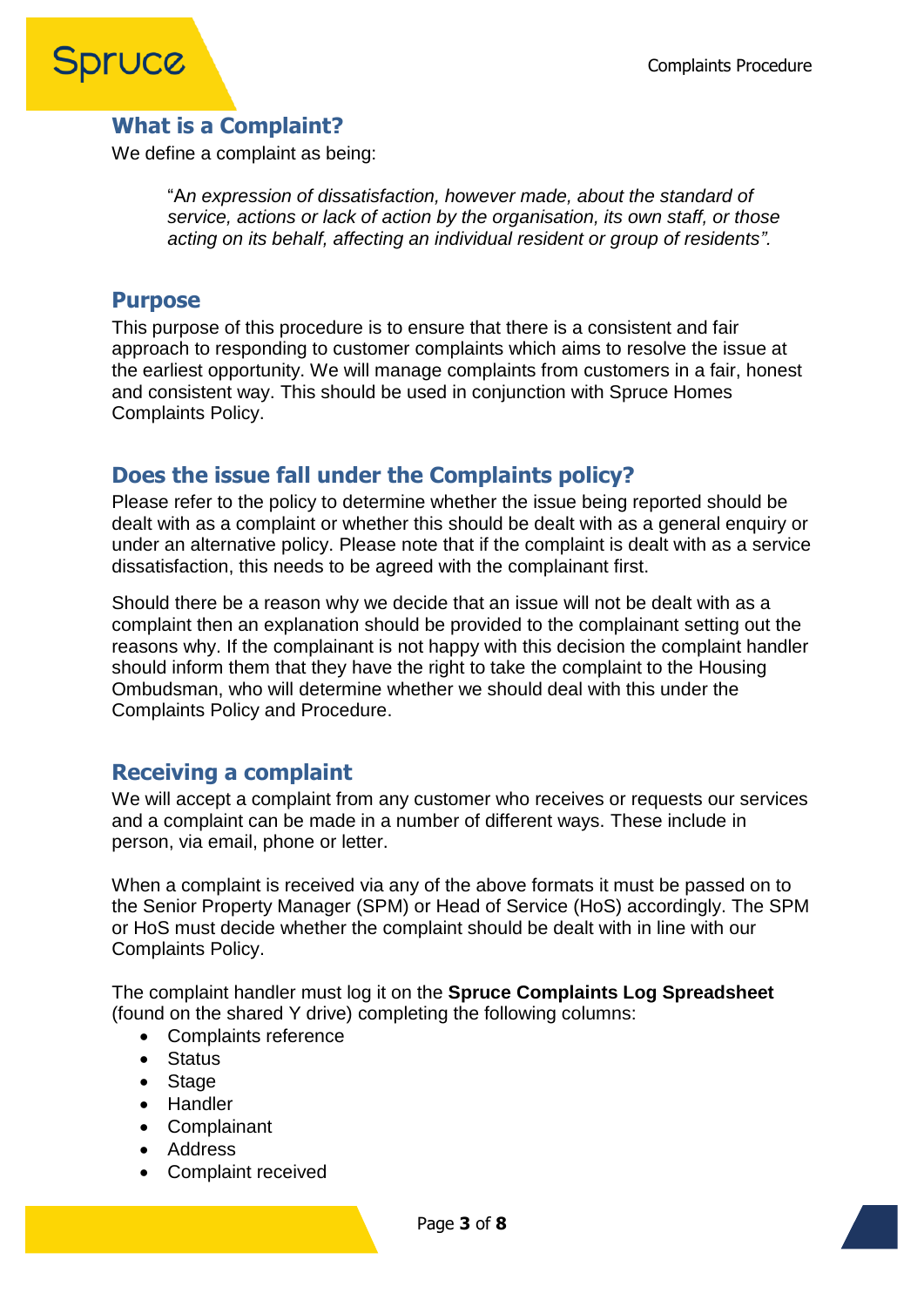

A sub-folder should also be opened on the Y drive, under the 'Complaints' folder. The folder should be titled with the address and the complaint reference number (i.e '*1Essex Brewery – SPRUCE001'*). All correspondence and files regarding the complaint should be saved in this folder as well as in Yardi under the tenancy file.

If the SPM or HoS did not speak to the resident at the time of complaint, then contact should be made with the resident **within 1 working day of receiving the complaint;** this can be either via email or over the phone. You should acknowledge receipt of the complaint, obtain further details of the issues the resident is reporting and find out what resolution they are seeking. The complainant should be advised that they can contact the Housing Ombudsman at any time throughout the complaint to obtain advise. The resident must also be provided with the complaint reference number.

Contact has been made and further information on the complaint obtained the 'Date complaint acknowledged' and 'Summary of complaint' tabs should be completed on the Complaints Log Spreadsheet as well as the 'Met HOS acknowledgment timeframe' tab; this should be marked yes if an acknowledgement was sent within 3 workings days of when the complaint was received or 'no' if it was not and an explanation of why this was not achieved.

### <span id="page-3-0"></span>**Complaint: Stage 1**

Once the complaint has been logged and acknowledgement has been provided to the complainant, the complaint handler has 10 working days to provide a response to the resident.

The complaint handler must investigate all issues that are raised within the complaint, conducting the investigation in an impartial manner, seeking sufficient information from all members of staff, departments or contractors involved in the case.

All information and evidence should be carefully considered. If the complaint handler finds that something has gone wrong then we need to acknowledge this and act to put things right, example of where this may be required are as follows:

- there was an unreasonable delay
- inaccurate or inadequate advice, explanation or information was provided to the resident
- Spruce Homes policy or procedure was not followed correctly without good reason
- there was a factual or legal error that impacted on the outcome for the resident
- there was unprofessional behaviour by staff
- if there was a service failure by Spruce Homes, Southern Housing Group or one of our contractors

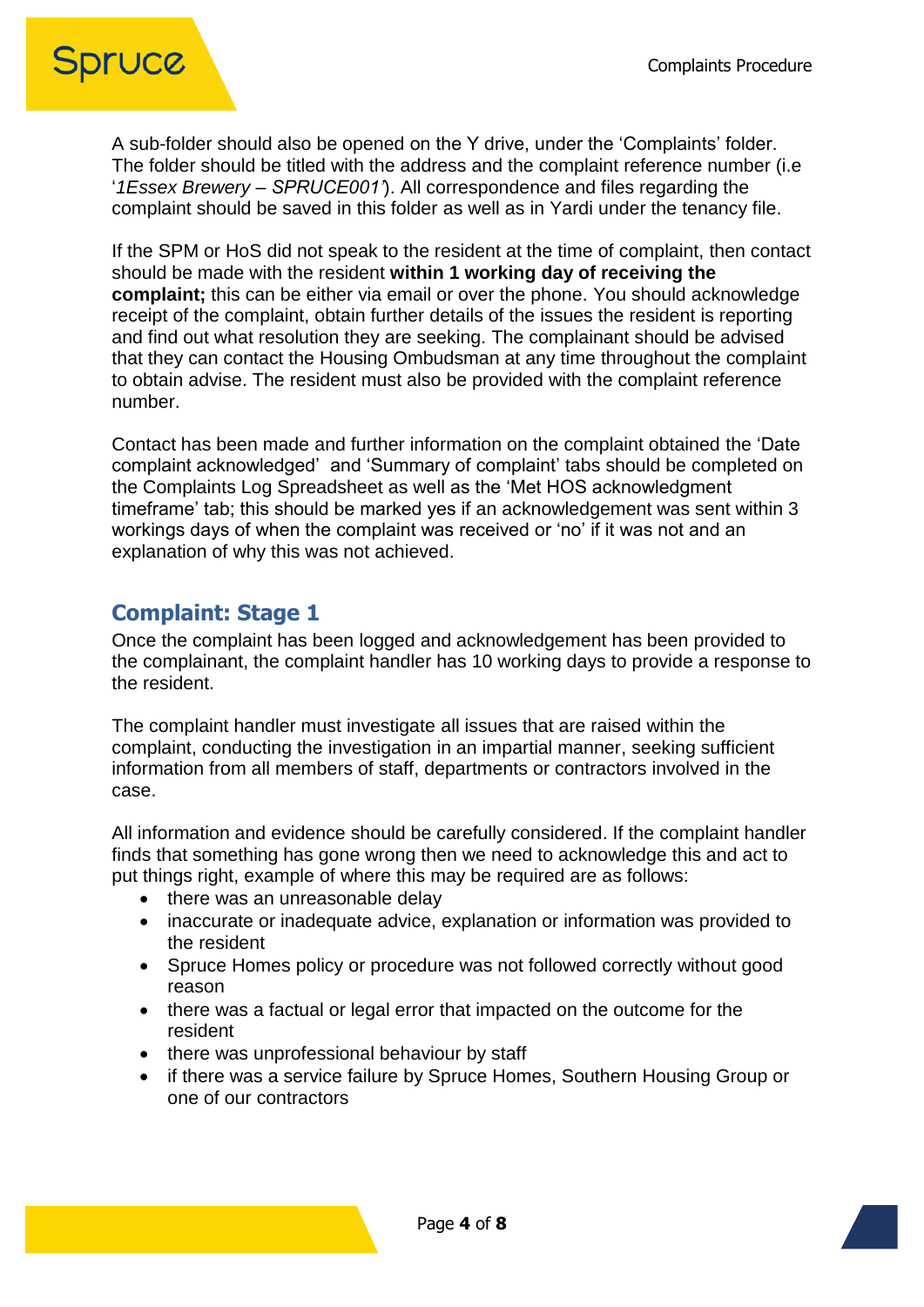## <span id="page-4-0"></span>**Spruce**

Once the investigation has been carried out and the conclusion has been determined the complaint handler must form a response to the resident. The response should cover the following:

- All points raised within the complaint
- Details of your investigation
- Any necessary acknowledgment of where things have gone wrong / service failures
- An explanation of why things went wrong / service failures occurred
- Apologies to the complainant as necessary
- Any action Spruce have/are going to take to correct the issue and a clear explanation for any decisions made referencing the relevant policy, law and good practice where appropriate.
- An offer of compensation accordingly in line with Spruce Homes compensation framework
- Learning or service improvements being made as a result of the complaint
- Details of how the complaint can be escalated to Stage 2 if the resident remains unhappy with the response

If you are unable to provide a response to the tenant (for example if further investigations need to be carried out) then you must contact the complainant within the 10 working days timeframe to advise them of this. You must explain the reasons behind why you are unable to provide them with a complaint within the original timeframe as well as informing them of when a response will be provided with them. This must be no more than an additional 10 working days.

The complaint and the response must be saved as attachments on the resident's Yardi file and the complaints folder on the Y drive.

If there are any further actions that Spruce are required to carry out as part of the response, then the complaint should remain open until all actions have been completed. The complaint handler should regularly update the resident on the progress of the action plan (weekly contact should be made unless other timeframes are agreed). Should there be any delays in the action plan provided in the Stage 1 response then the offer of compensation should be reviewed as necessary.

The complaint handler should then complete the following fields accordingly on the **Spruce Complaints Log Spreadsheet:**

- Date response was sent
- Response extension required & why?
- Met HOS code response timeframe?
- Complaint response summary
- Compensation paid & reasons under framework

If the complainant does not contact Spruce Homes within 20 working days to escalate the case, we will assume that they are satisfied with the response provided and the case can be closed on the log spreadsheet.

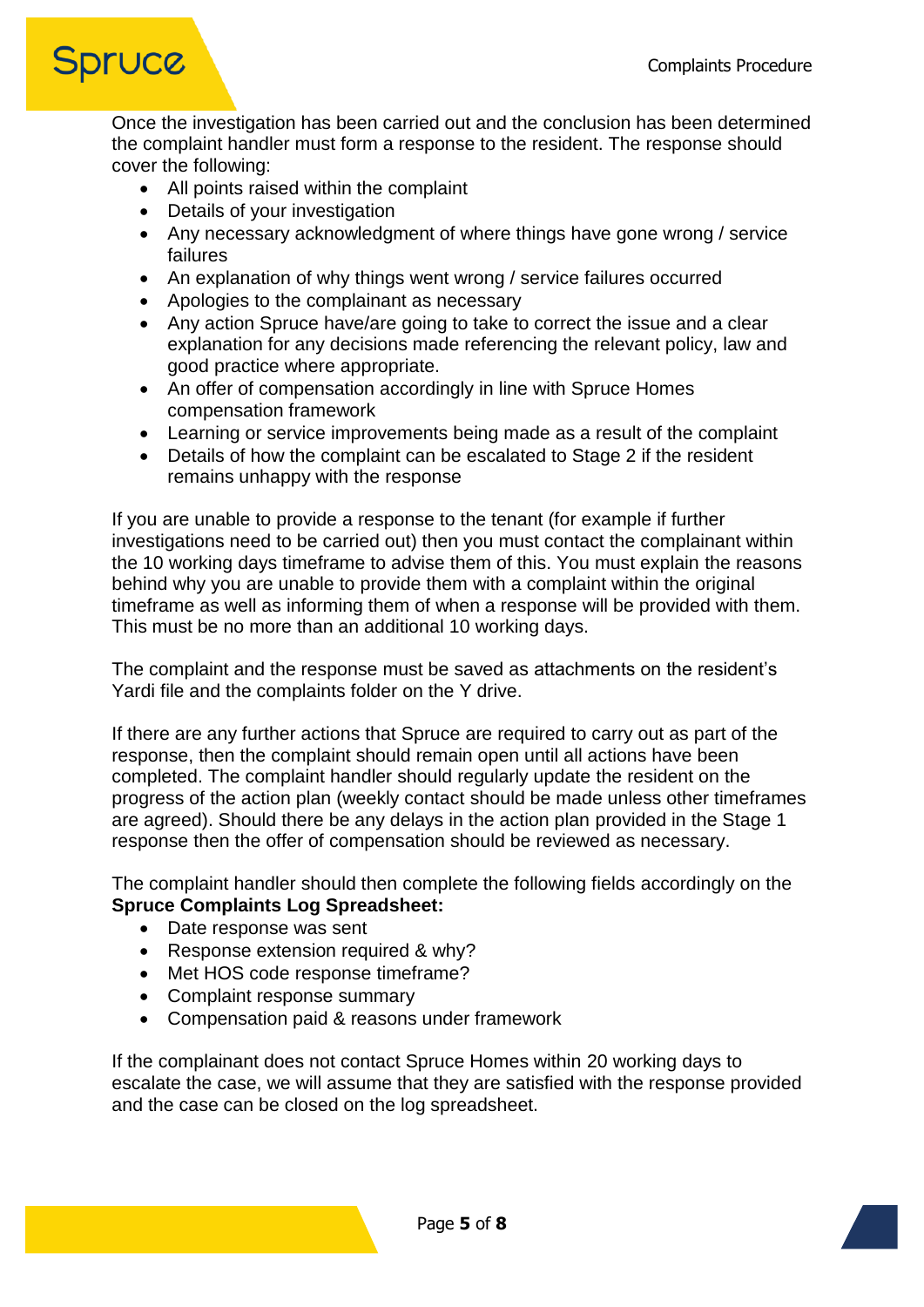### **Spruce**

### **Complaint: Stage 2**

The tenant is required to inform the complaint handler when they wish for their complaint to be escalated to Stage 2. The resident should set out the reasons for their request to escalate the complaint in writing, providing Spruce Homes with the reasons why they remain unhappy and details of the outcome they are seeking.

Once the escalation to Stage 2 is received from the resident the complaint handler from Stage 1 should pass the case over, along with all necessary information, documents and communication to a Senior Manager who has not previously been involved in the complaint; this should either be the Head of Service or the Executive Director.

The Stage 2 complaint handler should make contact with the complainant to see if they wish to discuss their concerns further, to better understand their reasoning behind the complaint escalation, to clarify any particular points in the complaint so far and to answer any queries they might have about the Stage 2 escalation.

The following columns should be completed on the log spreadsheet, making sure that it is noted whether the tenant is seeking a Manager Review or a Compensation Review as part of the complaint escalation:

- Complaint escalated to Stage 2
- Date escalation request received
- Stage 2 escalation details
- Stage 2 complaint handler

The Senior Manager should review all the information they are provided with to ascertain whether the Stage 1 response and actions were appropriate or whether they would have provided an alternative or more substantial response or solution to the issues raised.

Once the investigation has been carried out and the conclusion has been determined the complaint handler must form a response to the resident. The response should cover the following:

- The outcome of the stage 1 complaint
- The reasons why the complainant remains unsatisfied
- The review carried out as part of the Stage 2
- The Stage 2 case handlers conclusion of the review
- Any remedies, redress or compensation to be applied to the case

Reference must also be made to the Housing Ombudsman & Property Redress Scheme, along with their contact details and instructions on when the resident should contact them, should they remain unsatisfied with the Stage 2 response.

A response should be provided to the complainant **within 20 working days** of the complaint escalation request being received. If that is not possible then the Senior Manager should contact the resident within this timeframe to explain why they are unable to provide a response and when they will provide a response. This cannot exceed an additional 10 working days; 30 working days in total.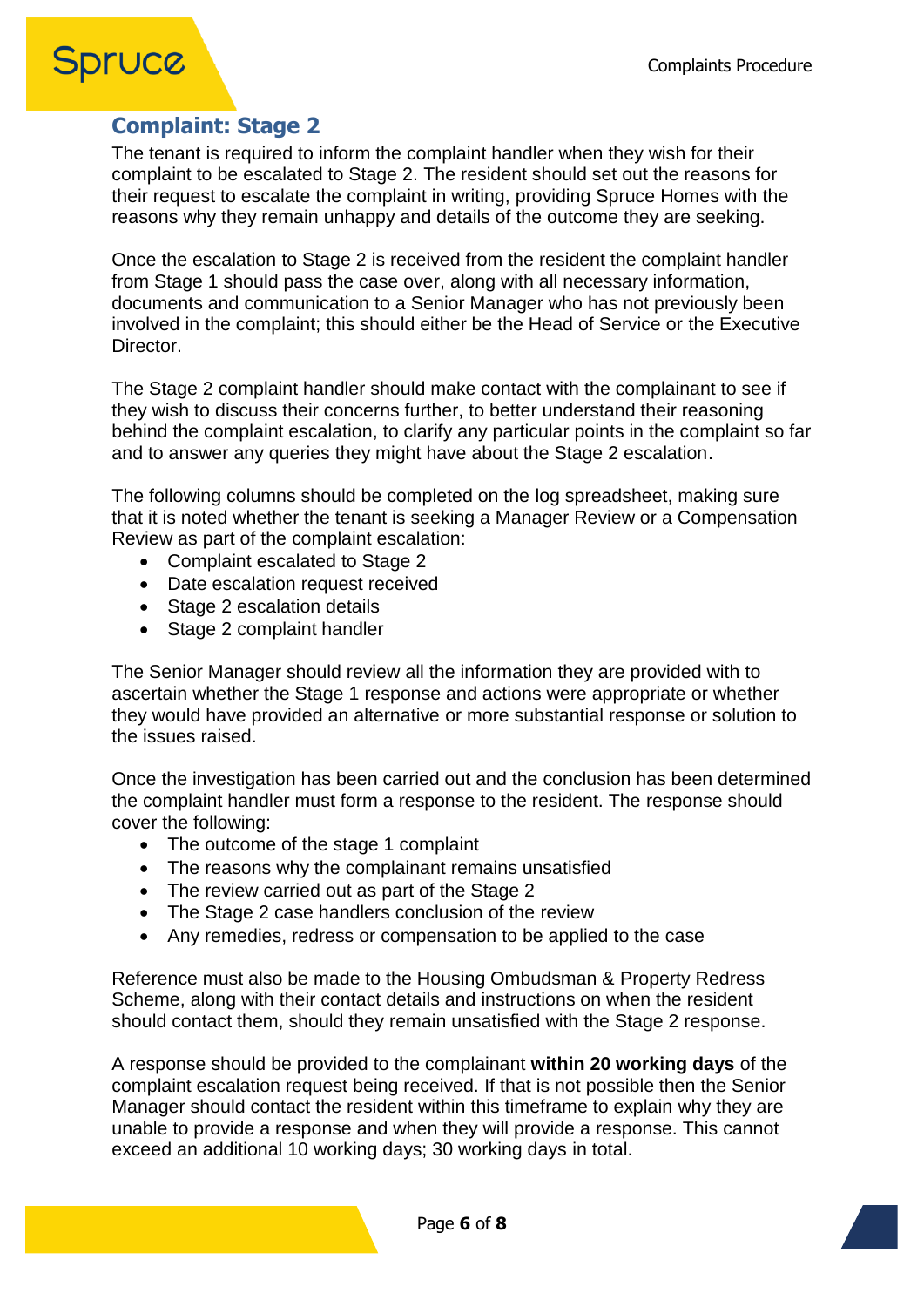

The escalation request and response must be saved as attachments on the resident's Yardi file and the complaints file on the Y drive.

Once a response is provided to the resident the Senior Manager must fill in the following columns on the log spreadsheet:

- Date Stage 2 response provided
- Stage 2 response extension required
- Stage 2 HOS code timeframe met?
- Details of Stage 2 response

If the Senior Manager has found organisational learning or service adjustments should be made to Spruce's processes as a result of their review, they should also log this in the appropriate column on the log spreadsheet.

### <span id="page-6-0"></span>**Escalation if the complainant remains unsatisfied**

If the resident remains unsatisfied and Spruce Homes Stage 1 and Stage 2 of the complaint's procedure have been exhausted, then the complaint must be referred to either the Housing Ombudsman or the Property Redress Scheme.

It is the complainant's responsibility to escalate the case to either the HOS or the PRS and it is up to the complainant to decide which organisation they chose to deal with the escalation.

The resident should be reminded that they are responsible for referring the case to either of these bodies if they contact Spruce Homes to escalate the case following the Stage 2 response. The customer can contact the Ombudsman at any stage within the complaint however, we should advise that they can only refer the case to either the Housing Ombudsman or the Housing Redress Scheme for a formal investigation if the following terms are met:

- It is 8 weeks from the date of your Stage 2 written response
- It is still within one year from the last communication with you regarding this complaint

### <span id="page-6-1"></span>**Co-operation with the Housing Ombudsman**

If the case is referred to the Housing Ombudsman, then we must co-operate with their request and provide them with all evidence concerning the case within 15 working days; this includes any relevant information held by a third party such as contractors or estate agents.

The complaint handler should also ensure that they are responding promptly and within any timeframe gives by the HOS should they request further information as part of the ongoing investigation into the complaint.

If there are exceptional circumstances where we are unable to provide the documentation within this timeframe then we must provide the Ombudsman with an explanation for the delay. The Ombudsman will agree to a revised date if the explanation is reasonable.